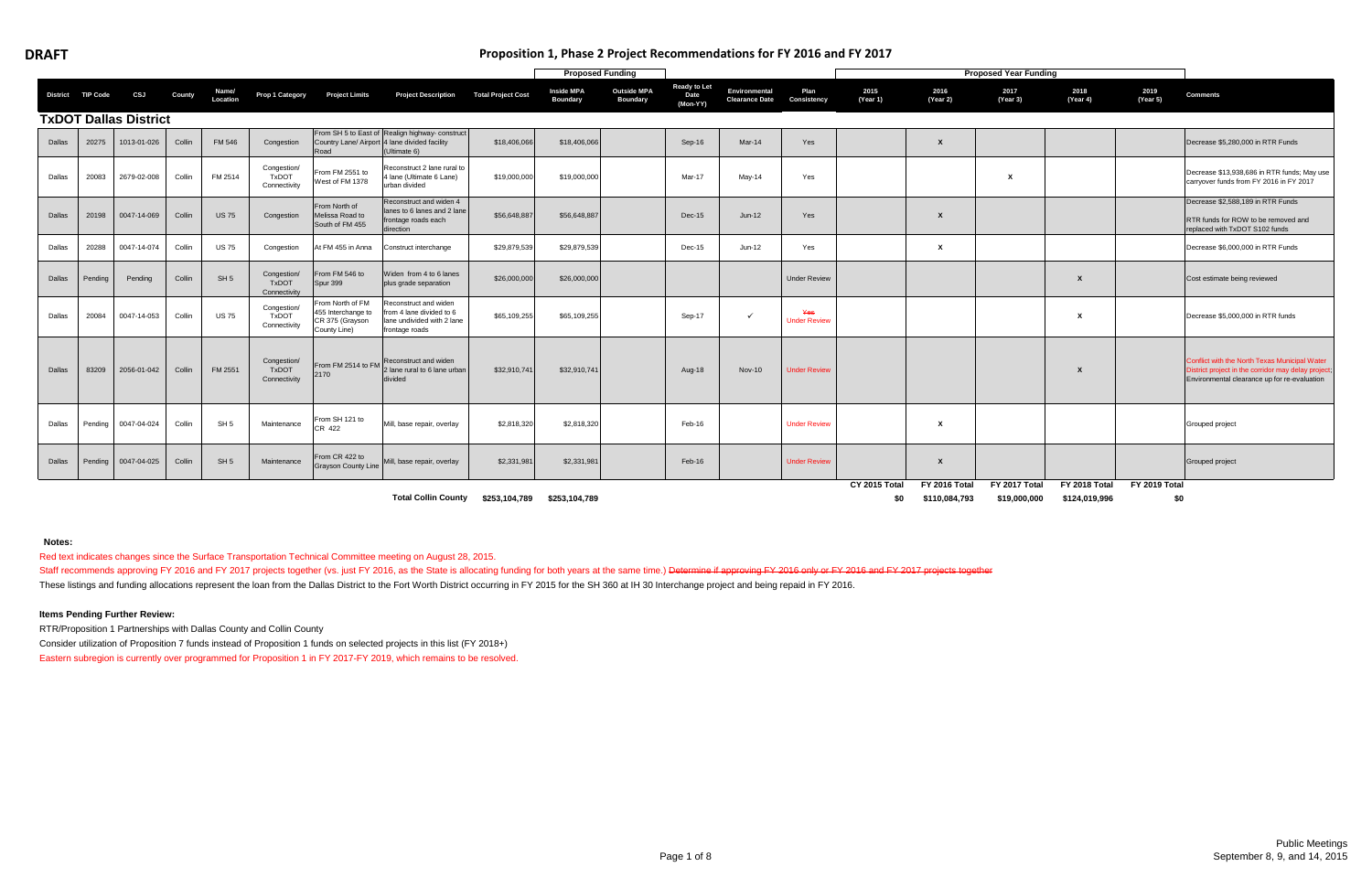# **Proposition 1, Phase 2 Project Recommendations for FY 2016 and FY 2017**

|               |                 |                                           |               |                       |                                             |                                                          |                                                                                                                                                                              |                           | <b>Proposed Funding</b>              |                                       |                                         |                                        |                     |                               |                               | <b>Proposed Year Funding</b>   |                              |                                |                                                                                                                                                                                                        |
|---------------|-----------------|-------------------------------------------|---------------|-----------------------|---------------------------------------------|----------------------------------------------------------|------------------------------------------------------------------------------------------------------------------------------------------------------------------------------|---------------------------|--------------------------------------|---------------------------------------|-----------------------------------------|----------------------------------------|---------------------|-------------------------------|-------------------------------|--------------------------------|------------------------------|--------------------------------|--------------------------------------------------------------------------------------------------------------------------------------------------------------------------------------------------------|
| District      | <b>TIP Code</b> | CSJ                                       | County        | Name/<br>Location     | Prop 1 Category                             | <b>Project Limits</b>                                    | <b>Project Description</b>                                                                                                                                                   | <b>Total Project Cost</b> | <b>Inside MPA</b><br><b>Boundary</b> | <b>Outside MPA</b><br><b>Boundary</b> | <b>Ready to Let</b><br>Date<br>(Mon-YY) | Environmental<br><b>Clearance Date</b> | Plan<br>Consistency | 2015<br>(Year 1)              | 2016<br>(Year 2)              | 2017<br>(Year 3)               | 2018<br>(Year 4)             | 2019<br>(Year 5)               | <b>Comments</b>                                                                                                                                                                                        |
| Dallas        | 52520           | 1068-04-122                               | Dallas        | IH 30                 | Congestion/<br><b>TxDOT</b><br>Connectivity | From Belt Line Road<br>to MacArthur Blvd                 | Construct three lane<br>rontage roads (EB and<br>WB)                                                                                                                         | \$20,300,000              | \$20,300,000                         |                                       | <b>Nov-15</b>                           | ✓                                      | Yes                 | X                             |                               |                                |                              |                                |                                                                                                                                                                                                        |
| Dallas        | Pendin          | 0442-02-157                               | Dallas        | <b>IH 35E</b>         | Maintenance                                 |                                                          | Full depth repair concrete<br>From IH 20 to SL 12 pavement and overlay<br>nainlanes                                                                                          | \$1,918,085               | \$1,160,182                          |                                       | Aug-15                                  | ✓                                      | Yes                 | $\boldsymbol{\mathsf{x}}$     |                               |                                |                              |                                | Includes \$757,903 of<br>Cat 1 funds                                                                                                                                                                   |
| Dallas        | Pending         | 0581-02-143                               | Dallas        | SL 12                 | Maintenance                                 | From Illinois Avenue<br>to IH 35E                        | Full depth repair concrete<br>pavement                                                                                                                                       | \$742,090                 | \$471,325                            |                                       | Aug-15                                  | ✓                                      | Yes                 | X                             |                               |                                |                              |                                | Includes \$270,765 of<br>Cat 1 funds                                                                                                                                                                   |
| Dallas        | Pendino         | 3000-01-023                               | Dallas        | <b>SS 408</b>         | Maintenance                                 |                                                          | Full depth repair concrete<br>From IH 20 to SL 12 pavement, overlay and<br>pavement markings                                                                                 | \$627,923                 | \$627,923                            |                                       | Aug-15                                  | $\checkmark$                           | Yes                 | $\boldsymbol{\mathsf{x}}$     |                               |                                |                              |                                |                                                                                                                                                                                                        |
| Dallas        | 55090           | 0196-03-268                               | Dallas        | <b>IH 35E</b>         | Congestion/<br><b>TxDOT</b><br>Connectivity | Operational<br>improvements to<br>Lowest Stemmons        | Operational improvements<br>to Lowest Stemmons                                                                                                                               | \$100,000,000             | \$100,000,000                        |                                       | Dec-16                                  | Jun-16                                 | Yes                 |                               |                               | X                              |                              |                                | May fund with Proposition 7 or Diverson funds<br>in the future                                                                                                                                         |
| Dallas        | 20290           | 0353-06-057                               | Dallas        | SH 114                | Congestion/<br><b>TxDOT</b><br>Connectivity | Texas Plaza Bridge;<br>from Loop 12 to<br>SP 482         | Construct new location<br>bridge and ramp<br>modifications                                                                                                                   | \$33,000,000              | \$22,000,000                         |                                       | Feb-16                                  |                                        | Yes                 |                               | $\boldsymbol{\mathsf{x}}$     |                                |                              |                                | Includes \$11 M in local funds for the signature<br>bridge component from Irving; Conversation<br>with City needed to discuss potential MPO<br>Revolver Partnership                                    |
| Dallas        | 20062           | 0092-01-059<br>0092-14-088<br>0092-01-052 | Dallas        | SM Wright<br>Phase 2B | Congestion<br><b>TxDOT</b><br>Connectivity  | IH 45 and SH 310<br>from Pennsylvania to<br>Good Latimer | econstruct IH 45 and SM<br>right Interchange                                                                                                                                 | \$28,100,000              | \$28,100,000                         |                                       | Jan-19                                  | Dec-16                                 | Yes                 |                               |                               |                                |                              | $\boldsymbol{\mathsf{x}}$      |                                                                                                                                                                                                        |
| <b>Dallas</b> |                 | 0196-03-263                               | <b>Dallas</b> | <b>IH 35E</b>         | $\sim$                                      |                                                          | <b>Construction of continuous</b><br>northbound frontage roads<br>Manana Dr to Royal from Manana to Royal and<br>southbound frontage roads<br>from Walnut Hill to-<br>Manana | \$0                       |                                      |                                       |                                         | and in                                 | $\sim$ $-$          |                               |                               |                                |                              |                                | eed to discuss with CDA Partner before<br>ommitting any funds; Proposition 1 eligibility<br>under review                                                                                               |
| Dallas        | 35000           | 0430-01-057                               | Dallas        | SH 352                | Congestion                                  | From Kearney Street<br>to US 80 EB<br>Frontage Road      | Reconstruct 4 lane<br>undivided rural to 4 lane<br>divided urban roadway                                                                                                     | \$10,501,980              | \$6,060,000                          |                                       | Sep-16                                  | Jun-16                                 | Pending             |                               |                               | X                              |                              |                                | Part of the MPO Revolver Swap with Dallas<br>County and TxDOT; Includes \$2.015M Cat 12<br>funds, \$400,000 in Cat 1, \$500,000 in<br>TxDOT/PE, \$1.44 M in TxDOT/ROW, and<br>\$160,000 in local funds |
| Dallas        |                 | 0353-05-120                               | Dallas        | LP 12                 | Congestion                                  | On Northwest<br>Highway at Skillman urban interchange    | Construct single point                                                                                                                                                       | \$15,000,000              | \$15,000,000                         |                                       | $May-17$                                | Feb-17                                 | Pending             |                               |                               | $\boldsymbol{\mathsf{x}}$      |                              |                                |                                                                                                                                                                                                        |
| Dallas        | Pendinc         | Pending                                   | Dallas        | <b>US 175</b>         | Congestion                                  | t Malloy Bridge<br>रेoad                                 | Construct off ramp                                                                                                                                                           | \$3,000,000               | \$3,000,000                          |                                       |                                         |                                        | Pending             |                               |                               | X                              |                              |                                |                                                                                                                                                                                                        |
| Dallas        | Pendinc         | 2374-04-077                               | Dallas        | <b>IH 20</b>          | Congestion                                  | From East of<br>Kirnwood to<br><b>Wheatland Road</b>     | Intersection improvements<br>on EB frontage roads at<br>Wheatland Road; Add right<br>and left turn bays                                                                      | \$1,011,456               | \$1,011,456                          |                                       | Aug-16                                  |                                        | Pending             |                               | X                             |                                |                              |                                |                                                                                                                                                                                                        |
| Dallas        | Pendinc         | Pending                                   | Dallas        | <b>SH 78</b>          | Congestion                                  | At Gaston                                                | ntersection improvement                                                                                                                                                      | \$4,500,000               | \$4,500,000                          |                                       |                                         |                                        | Pending             |                               |                               |                                | X                            |                                |                                                                                                                                                                                                        |
| Dallas        | 54086.          |                                           | Dallas        | <b>US67</b>           | Congestion                                  | From IH 20 to<br>M 1382                                  | Widening                                                                                                                                                                     | \$50,000,000              | \$50,000,000                         |                                       |                                         |                                        | Pending             |                               | $\mathbf{x}$                  |                                |                              |                                | xisting \$50M in Cat 2 funds moved to other<br>on of the Southern Gateway project                                                                                                                      |
| Dallas        | Pending         | 0095-12-119                               | Dallas        | <b>US 80</b>          | Maintenance                                 | At Gross Road                                            | Depress roadway (to avoid<br>truck collisions)                                                                                                                               | \$3,000,000               | \$3,000,000                          |                                       | Mar-16                                  |                                        | Pending             |                               | $\mathbf{x}$                  |                                |                              |                                |                                                                                                                                                                                                        |
| Dallas        | Pending         | 0095-13-036                               | Dallas        | IH 20                 | Maintenance                                 | From IH 635 to<br>Kaufman County Line in median          | Install cable barrier system                                                                                                                                                 | \$351,155                 | \$351,155                            |                                       |                                         |                                        | Pending             |                               | $\boldsymbol{x}$              |                                |                              |                                |                                                                                                                                                                                                        |
| Dallas        | 54111           | 2374-01-171                               | Dallas        | IH 635                | Congestion                                  | At Skillman/ Audelia<br>nterchange                       | nterchange improvements                                                                                                                                                      | \$54,000,000              | \$54,000,000                         |                                       | Sep-18                                  |                                        | Pending             |                               |                               |                                |                              | $\mathbf{x}$                   | May advance project with other revenues as<br>they become available                                                                                                                                    |
| Dallas        | 55031           | 2374-04-076                               | Dallas        | <b>IH 20</b>          | Connectivity                                | From SH 161/<br>Carrier Parkway                          | Construct 0 to 6 lane<br>Lakeridge Parkway to frontage roads and ramp<br>modifications                                                                                       | \$27,000,000              | \$27,000,000                         |                                       |                                         |                                        | Pending             |                               |                               |                                |                              | $\mathsf{x}$                   | May advance to FY 2017 from FY 2019 if funds<br>are available earlier                                                                                                                                  |
| Dallas        | 52527           | 1068-04-119                               | Dallas        | IH 30                 | Connectivity                                | From SH 161 to NW<br>th Street                           | Construct 0 to 4 lane<br>frontage roads                                                                                                                                      | \$22,000,000              | \$22,000,000                         |                                       |                                         |                                        | Pending             |                               |                               |                                |                              | $\mathbf{x}$                   | May advance to FY 2017 from FY 2019 if funds<br>are available earlier                                                                                                                                  |
| Dallas        | 54033           | 1068-04-149                               | Dallas        | IH 30                 | Connectivity                                | From NW 7th Street<br>to Belt Line Road                  | Construct 0 to 2/3 lane<br>westbound frontage road;<br>Relocate and add ramps                                                                                                | \$9,000,000               | \$9,000,000                          |                                       |                                         |                                        | Pending             |                               |                               |                                |                              | $\mathbf{x}$                   | May advance to FY 2017 from FY 2019 if funds<br>are available earlier                                                                                                                                  |
|               |                 |                                           |               |                       |                                             |                                                          | <b>Total Dallas County</b>                                                                                                                                                   | \$384,052,689             | \$367,582,041                        |                                       |                                         |                                        |                     | CY 2015 Total<br>\$22,559,430 | FY 2016 Total<br>\$54,362,611 | FY 2017 Total<br>\$146,060,000 | FY 2018 Total<br>\$4,500,000 | FY 2019 Total<br>\$140,100,000 |                                                                                                                                                                                                        |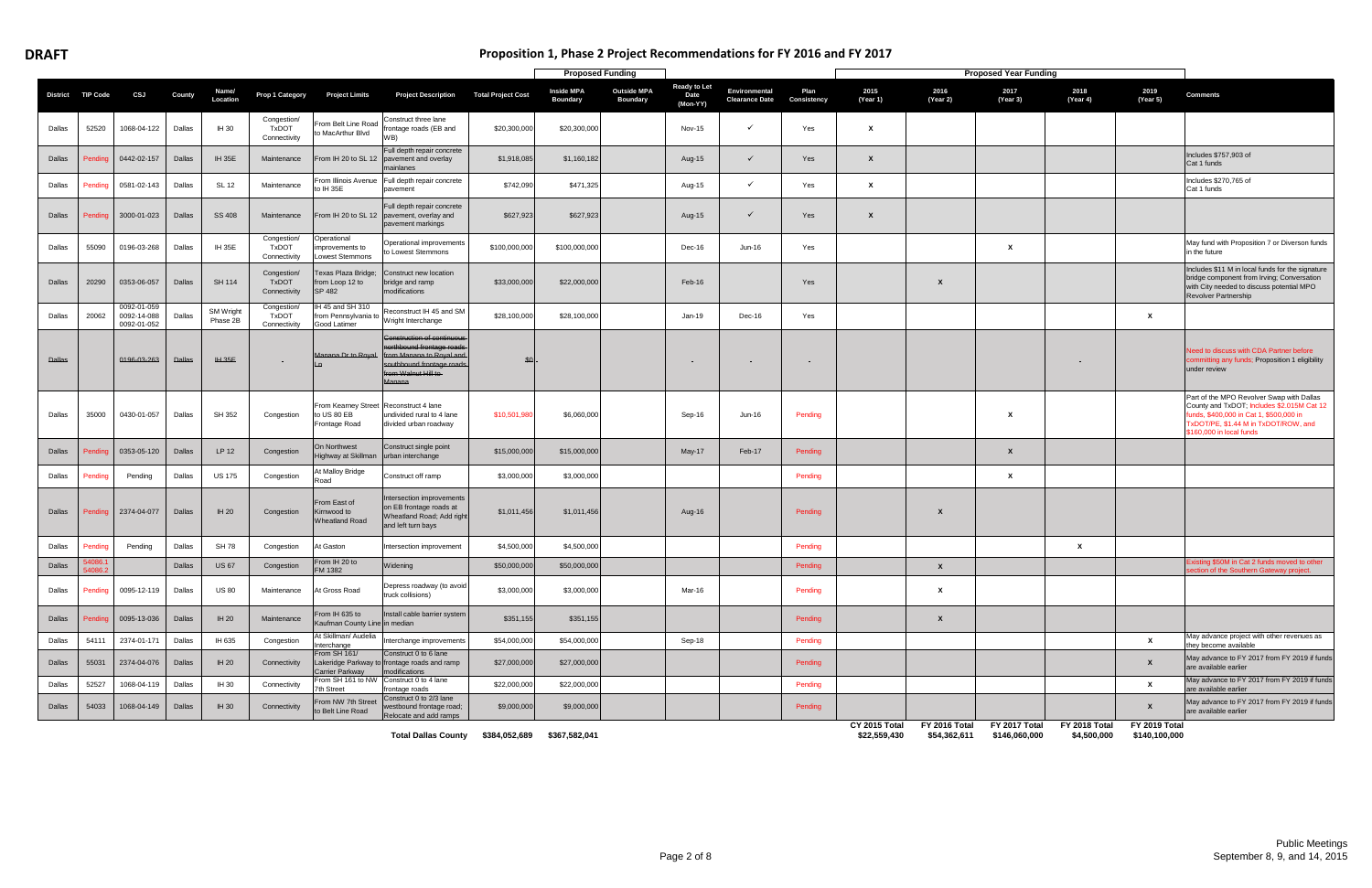| Proposition 1, Phase 2 Project Recommendations for FY 2016 and FY 2017 |
|------------------------------------------------------------------------|
|                                                                        |

|               |                 |             |        |                   |                                             |                                                                               |                                                                                                      |                           | <b>Proposed Funding</b>              |                                       |                                         |                                        |                     |                      |                               | <b>Proposed Year Funding</b>  |                                      |                               |                                                                                                                                                                                                                                               |
|---------------|-----------------|-------------|--------|-------------------|---------------------------------------------|-------------------------------------------------------------------------------|------------------------------------------------------------------------------------------------------|---------------------------|--------------------------------------|---------------------------------------|-----------------------------------------|----------------------------------------|---------------------|----------------------|-------------------------------|-------------------------------|--------------------------------------|-------------------------------|-----------------------------------------------------------------------------------------------------------------------------------------------------------------------------------------------------------------------------------------------|
| District      | <b>TIP Code</b> | CSJ         | County | Name/<br>Location | Prop 1 Category                             | <b>Project Limits</b>                                                         | <b>Project Description</b>                                                                           | <b>Total Project Cost</b> | <b>Inside MPA</b><br><b>Boundary</b> | <b>Outside MPA</b><br><b>Boundary</b> | <b>Ready to Let</b><br>Date<br>(Mon-YY) | Environmental<br><b>Clearance Date</b> | Plan<br>Consistency | 2015<br>(Year 1)     | 2016<br>(Year 2)              | 2017<br>(Year 3)              | 2018<br>(Year 4)                     | 2019<br>(Year 5)              | <b>Comments</b>                                                                                                                                                                                                                               |
| Dallas        | 20120           | 0081-03-048 | Denton | <b>US 377</b>     | <b>TxDOT</b><br>Connectivity                | Road to<br>SH 114 (Section 5)                                                 | From Henrietta Creek Reconstruct and widen 2<br>to 4 lane rural highway as<br>a 4 lane divided urban | \$14,099,162              | \$14,099,162                         |                                       | Mar-16                                  |                                        | Yes                 |                      | X                             |                               |                                      |                               | Existing \$19,798,999 RTR funds; Reduce RTR<br>funds and replace with Proposition 1 funds as<br>part of partnership with Denton County.                                                                                                       |
| Dallas        | 51060           | 0353-02-053 | Denton | <b>BU 114K</b>    | Maintenance                                 | At UP Railroad<br>Jnderpass in<br>Roanoke to DOT NO<br>795 342V               | Replace railroad<br>underpass and improve<br>BS 114-K Drainage                                       | \$9,000,000               | \$7,065,80                           |                                       | Mar-16                                  | ✓                                      | Yes                 |                      | X                             |                               |                                      |                               | \$2M of Bridge Funding                                                                                                                                                                                                                        |
| Dallas        | 55020           | 0081-03-046 | Denton | <b>US 377</b>     | <b>TxDOT</b><br>Connectivity                | At SH 114 in<br>Roanoke                                                       | Replace bridge and<br>approaches                                                                     | \$946,850                 | \$137,850                            |                                       | Mar-16                                  | $\checkmark$                           | Yes                 |                      | X                             |                               |                                      |                               | \$809,000 in Bridge funds                                                                                                                                                                                                                     |
| Dallas        | 20216           | 2054-02-015 | Denton | FM 2181           | Congestion                                  | From Lillian Miller in<br>Denton to West of<br>FM 2499 (Barrel<br>Strap Road) | Widen 2 lane rural<br>roadway to<br>6 lanes divided urban                                            | \$17,705,302              | \$17,705,302                         |                                       | Aug-16                                  |                                        | Yes                 |                      |                               | X                             |                                      |                               | Reduce RTR funds and replace with<br>Proposition 1 funds as part of partnership with<br>Denton County; As part of the RTC Milestone<br>Policy, this project must let in FY 2017 or<br>Proposition 1 funds will be moved to another<br>project |
| Dallas        | 83255           | 0816-02-072 | Denton | FM 455            | Congestion/<br><b>TxDOT</b><br>Connectivity | From west of<br>FM 2450 to east o<br>Marion Rd                                | Widen two lane rural<br>highway to four lane<br>divided urban and add turn<br>lanes at IH 35         | \$30.942.551              | \$30,942,55                          |                                       | Jun-18                                  | Estimated<br>Jun-17                    | Yes                 |                      |                               |                               |                                      | $\mathbf{x}$                  |                                                                                                                                                                                                                                               |
| Dallas        | 20096           | 0135-10-050 | Denton | <b>US 380</b>     | Congestion/<br><b>TxDOT</b><br>Connectivity | From SL 288 to<br>Denton/Collin County improvements at<br>Line                | Widen 4 to 6 lane divided<br>urban with intersection<br>FM 423; add median and<br>right turn lane    | \$80,481,847              | \$66,204,727                         |                                       | Mar-18                                  | $Mar-17$                               | Yes                 |                      |                               |                               | $\mathbf{x}$                         |                               | Move STP-MM from the right-of-way phase to<br>the construction phase for a total of<br>\$14,277,120 STP-MM; TxDOT will pay for<br>engineering and right-of-way                                                                                |
| Dallas        | 20178.2         | 1567-01-037 | Denton | <b>FM 720</b>     | <b>TxDOT</b><br>Connectivity                | From Martop to<br><b>US 380</b>                                               | Widen 2 lane rural to 6<br>lane urban divided                                                        | \$19,753,553              | \$19,753,553                         |                                       | Jun-17                                  | Mar-15                                 | Yes                 |                      |                               | x                             |                                      |                               | Replace RTR funds with Prop 1                                                                                                                                                                                                                 |
| Dallas        | 55099           | 0081-13-057 | Denton | <b>IH 35W</b>     | <b>TxDOT</b><br>Connectivity                | From Eagle Parkway<br>to SH 114                                               | Construct 2 lane<br>northbound frontage roads<br>with ramp                                           | \$11,000,000              | \$11,399,68                          |                                       | $Jun-16$                                |                                        | Yes                 |                      | $\mathbf{x}$                  |                               |                                      |                               |                                                                                                                                                                                                                                               |
| Dallas        | Pending         | 0816-02-077 | Denton | FM 455            | <b>Energy Sector</b>                        | From Freeman Road<br>to West of Clear<br>Creek Bridge                         | Construct paved shoulders                                                                            | \$2,000,000               | \$1,900,000                          |                                       | May-15                                  | 16-Feb                                 | Yes                 |                      | X                             |                               |                                      |                               | \$100,000 in Cat 1 funds                                                                                                                                                                                                                      |
| Dallas        | Pending         | 1785-01-032 | Denton | FM 1830           | <b>Energy Sector</b>                        | From FM 407 to<br>S 377                                                       | Rehabilitation                                                                                       | \$2,529,210               | \$2,510,000                          |                                       | $May-16$                                | Feb-15                                 | Yes                 |                      | $\mathbf{x}$                  |                               |                                      |                               | \$19,210 in Cat 1 funds                                                                                                                                                                                                                       |
| <b>Dallas</b> | Pending         |             | Denton | <b>SL 288</b>     |                                             | At IH 35E                                                                     | Bridge/Interchange                                                                                   | \$24,000,000              | \$9,900,000                          |                                       |                                         |                                        |                     |                      |                               |                               |                                      |                               | lay not be Proposition 1 eligible; Staff is<br>seeking other funding options; \$12M (RTR) to<br>come from Denton County's share of the<br>RTR/Proposition 1 Partnership \$2.1M in<br>developer funds and the balance from<br>roposition 1     |
|               |                 |             |        |                   |                                             |                                                                               | <b>Total Denton County</b>                                                                           |                           | \$212,458,475 \$181,618,634          |                                       |                                         |                                        |                     | CY 2015 Total<br>\$0 | FY 2016 Total<br>\$47,012,501 | FY 2017 Total<br>\$37,458,855 | <b>FY 2018 Total</b><br>\$66,204,727 | FY 2019 Total<br>\$30,942,551 |                                                                                                                                                                                                                                               |

|                 |                 |             |        |                   |                                              |                                                                      |                                                                                                                 |                           |                                      | <b>Proposed Funding</b>               |                                                |                                        |                     |                                      |                      | <b>Proposed Year Funding</b>  |                      |                               |                                                                                                                                                                                                                                                             |
|-----------------|-----------------|-------------|--------|-------------------|----------------------------------------------|----------------------------------------------------------------------|-----------------------------------------------------------------------------------------------------------------|---------------------------|--------------------------------------|---------------------------------------|------------------------------------------------|----------------------------------------|---------------------|--------------------------------------|----------------------|-------------------------------|----------------------|-------------------------------|-------------------------------------------------------------------------------------------------------------------------------------------------------------------------------------------------------------------------------------------------------------|
| <b>District</b> | <b>TIP Code</b> | CSJ         | County | Name/<br>Location | Prop 1 Category                              | <b>Project Limits</b>                                                | <b>Project Description</b>                                                                                      | <b>Total Project Cost</b> | <b>Inside MPA</b><br><b>Boundary</b> | <b>Outside MPA</b><br><b>Boundary</b> | <b>Ready to Let</b><br><b>Date</b><br>(Mon-YY) | Environmental<br><b>Clearance Date</b> | Plan<br>Consistency | 2015<br>(Year 1)                     | 2016<br>(Year 2)     | 2017<br>(Year 3)              | 2018<br>(Year 4)     | 2019<br>(Year 5)              | <b>Comments</b>                                                                                                                                                                                                                                             |
| Dallas          | Pendinc         | 1050-01-017 | Ellis  | <b>FM 85</b>      | Maintenance/<br><b>Energy Sector</b>         | From IH 45 to<br><b>FM 1182</b>                                      | Add shoulders and<br>rehabilitate roadway                                                                       | \$14,830,414              | \$10,253,000                         |                                       | Oct-15                                         |                                        | Yes                 |                                      |                      |                               |                      |                               | \$4,577,414 of Cat 1 funds for the balance                                                                                                                                                                                                                  |
| Dallas          | 55064           | 0048-08-049 | Ellis  | <b>IH 35E</b>     | Congestion/<br><b>TxDOT</b><br>Connectivity  | From 2 miles south of<br>to US 77 south of<br>Waxahachie             | FM 566 (Hill Co Line) Widen 4 lane rural to 6<br>lanes                                                          | \$35,677,096              | \$35,677,096                         |                                       | Sep-15                                         | Estimated<br>Jul-15                    | Yes                 |                                      |                      |                               |                      |                               |                                                                                                                                                                                                                                                             |
| Dallas          | 51422           | 0048-04-079 | Ellis  | <b>IH 35E</b>     | Congestion/<br><b>TxDOT</b><br>Connectivity  | From US 77 north of<br>Waxahachie to<br>US 77 south of<br>Waxahachie | Reconstruct and widen<br>from<br>4 lanes to 6 lanes                                                             | \$126,414,964             | \$25,001,808                         |                                       | Aug-15                                         |                                        | Yes                 |                                      |                      |                               |                      |                               | Proposition 1 for funding shortfall; Other funds<br>(\$120M Cat 12, \$1.6M Cat 1, and \$5.7M<br>SBPE); Project bid for less than anticipated<br>(prior estimate was \$145M), TxDOT working to<br>share cost savings between Prop 1 and Cat 12<br>categories |
| Dallas          | 51220           | 0048-03-055 | Ellis  | <b>US77</b>       | Maintenance                                  | From south of<br>FM 66 to north of<br><b>McMillan Street</b>         | Reconstruct and convert to<br>one-way couplet; construct<br>southbound bridge of<br>couplet on Monroe St        | \$13,137,250              | \$3,137,250                          |                                       | May-17                                         | Jan-17                                 | Yes                 |                                      |                      |                               |                      |                               | Prop 1 for funding shortfall; Awarded \$10M Cat<br>6 Bridge Funds                                                                                                                                                                                           |
| Dallas          | 11751           | 1051-01-037 | Ellis  | FM 664            | Congestion/<br>TxDOT Congestion Rd to IH 35E |                                                                      | Widen 2 lanes to 6 lanes<br>From Westmoreland including intersection<br>improvements along Ovilla<br>Rd/ FM 664 | \$30,050,000              | \$14,876,669                         |                                       | Feb-17                                         | $Jun-15$                               | <b>Yes</b>          |                                      |                      |                               |                      |                               | Other funds include \$0.051M in Prop 12, \$1.5M<br>n TxDOT PE, \$4.52M in TxDOT ROW, \$1.86M<br>otal Cat 1, \$15.17M total Cat 7, and \$0.48M                                                                                                               |
| Dallas          | 35001           | 0172-05-115 | Ellis  | <b>US 287</b>     | Connectivity                                 | At Walnut Grove<br>Road                                              | Construct interchange                                                                                           | \$21,795,200              | \$21,795,200                         |                                       | Feb-19                                         | Pending                                | Pending             |                                      |                      |                               |                      | X                             |                                                                                                                                                                                                                                                             |
|                 |                 |             |        |                   |                                              |                                                                      | <b>Total Ellis County</b>                                                                                       |                           | \$241,904,924 \$110,741,023          |                                       |                                                |                                        |                     | <b>CY 2015 Total</b><br>\$70,931,904 | FY 2016 Total<br>\$0 | FY 2017 Total<br>\$18,013,919 | FY 2018 Total<br>\$0 | FY 2019 Total<br>\$21,795,200 |                                                                                                                                                                                                                                                             |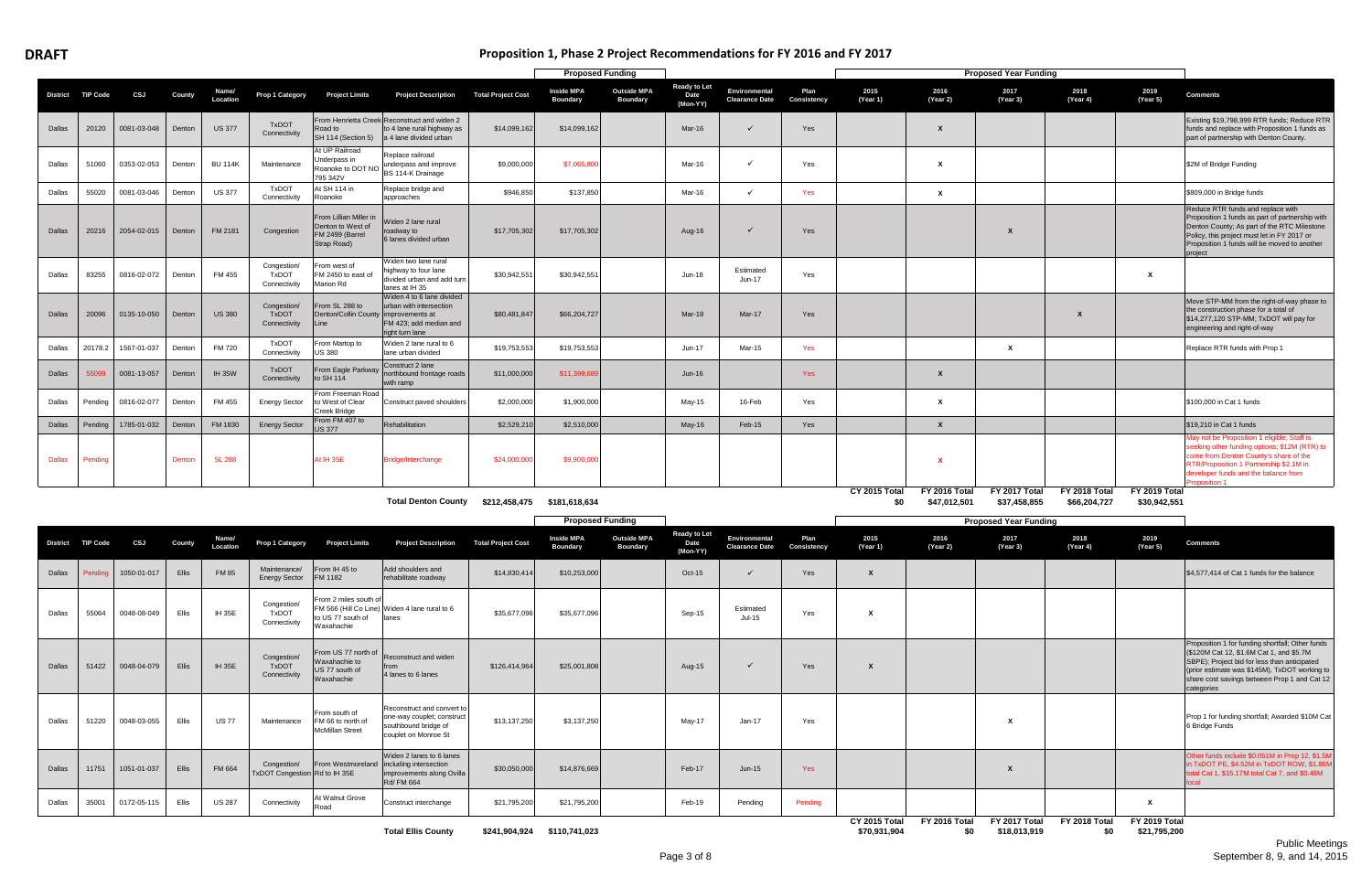Dallas 0093-01-097 Navarro IH 45

Dallas 0093-01-099 Navarro IH 45

Dallas 0166-01-050 Navarro IH 45

| Proposition 1, Phase 2 Project Recommendations for FY 2016 and FY 2017 |
|------------------------------------------------------------------------|
|------------------------------------------------------------------------|

|               |                   |                       |               |                       |                                             |                                                                       |                                                                                                                                                  |                           | <b>Proposed Funding</b>              |                                       |                                         |                                        |                     |                               |                              | <b>Proposed Year Funding</b> |                               |                      |                                                                                                                                                   |
|---------------|-------------------|-----------------------|---------------|-----------------------|---------------------------------------------|-----------------------------------------------------------------------|--------------------------------------------------------------------------------------------------------------------------------------------------|---------------------------|--------------------------------------|---------------------------------------|-----------------------------------------|----------------------------------------|---------------------|-------------------------------|------------------------------|------------------------------|-------------------------------|----------------------|---------------------------------------------------------------------------------------------------------------------------------------------------|
|               | District TIP Code | CSJ                   | <b>County</b> | Name/<br>Location     | <b>Prop 1 Category</b>                      | <b>Project Limits</b>                                                 | <b>Project Description</b>                                                                                                                       | <b>Total Project Cost</b> | <b>Inside MPA</b><br><b>Boundary</b> | <b>Outside MPA</b><br><b>Boundary</b> | <b>Ready to Let</b><br>Date<br>(Mon-YY) | Environmental<br><b>Clearance Date</b> | Plan<br>Consistency | 2015<br>(Year 1)              | 2016<br>(Year 2)             | 2017<br>(Year 3)             | 2018<br>(Year 4)              | 2019<br>(Year 5)     | <b>Comments</b>                                                                                                                                   |
| Dallas        | Pending           | 1217-03-019           | Kaufman       | FM 1388               | Maintenance                                 | From FM 148 to<br>JS 175                                              | Provide additional<br>pavement surface and<br>overlay                                                                                            | \$8,502,714               | \$8,502,714                          |                                       | Dec-15                                  | $\checkmark$                           | Yes                 | $\boldsymbol{x}$              |                              |                              |                               |                      | Any cost overruns come from FY 2016 Prop 1<br>allocation                                                                                          |
| Dallas        | Pending           | 3190-01-010   Kaufman |               | <b>FM 2860</b>        | Maintenance                                 | From FM 1388 to US<br>75                                              | Rehabilitate existing<br>roadway and add 3 foot<br>shoulders                                                                                     | \$5,713,855               | \$5,713,855                          |                                       | Dec-15                                  | $\checkmark$                           | Yes                 | $\mathsf{x}$                  |                              |                              |                               |                      | Any cost overruns come from FY 2016 Prop 1<br>allocation                                                                                          |
| Dallas        | Pending           | 0095-14-025 Kaufman   |               | IH 20                 | Maintenance                                 | From Dallas County<br>ine to FM 1641                                  | Install cable barrier system<br>in median                                                                                                        | \$364,661                 | \$364,661                            |                                       | Mar-16                                  | ✓                                      | Yes                 |                               | X                            |                              |                               |                      | Aaintenance of FM 2578 from IH 20 to FM 987<br>s included in this partnership, but will be funded<br><b>From TxDOT Proposition 1 funds</b>        |
| Dallas        | Pending           | 0495-01-070           | Kaufman       | <b>IH 20</b>          | Maintenance                                 | From Rosehill Road<br>to Van Zandt County<br>Line                     | Install cable barrier system<br>in median                                                                                                        | \$634,780                 | \$634,780                            |                                       | Mar-16                                  | $\checkmark$                           | Yes                 |                               | X                            |                              |                               |                      |                                                                                                                                                   |
| Dallas        | Pending           | Pending               | Kaufman       | IH 20                 | <b>TxDOT</b><br>Connectivity                | H 20 Corridor                                                         | Improvements along the<br>corridor                                                                                                               | \$8,000,000               | \$8,000,000                          |                                       |                                         |                                        |                     |                               |                              | $\boldsymbol{\mathsf{x}}$    |                               |                      | Specific improvements to be determined                                                                                                            |
| Dallas        | 51460             | 0197-03-054           | Kaufman       | <b>US 175</b>         | Congestion/<br><b>TxDOT</b><br>Connectivity | From FM 148 to<br>County Rd 4106                                      | Construct new 2 lane<br>frontage road; Convert<br>existing frontage road from<br>2 lane 2-way to 2 lane 1-<br>way frontage road and add<br>ramps | \$9,240,000               | \$9,240,000                          |                                       | Aug-18                                  | Pending                                | <b>Under Review</b> |                               |                              |                              | X                             |                      | \$2M from Kaufman County for design                                                                                                               |
| Dallas        | 54036             | 1494-03-001           | Kaufman       | FM 3486               | <b>TxDOT</b><br>Connectivity                | From FM 986 to<br>SH 34 Northwest                                     | Construct new 2 lane FM<br>highway                                                                                                               | \$3,245,975               | \$3,245,975                          |                                       | Apr-16                                  | Apr-16                                 | <b>Under Review</b> |                               | $\boldsymbol{x}$             |                              |                               |                      |                                                                                                                                                   |
| Dallas        | 83279             | 0095-03-087           | Kaufman       | <b>US 80</b>          | <b>TxDOT</b><br>Connectivity                | From FM 460 to<br>FM 740                                              | Ramp relocations                                                                                                                                 | \$2,500,000               | \$2,500,000                          |                                       | $Jun-16$                                | Mar-16                                 | <b>Under Review</b> |                               | $\boldsymbol{\mathsf{x}}$    |                              |                               |                      | \$500K from Kaufman County for design                                                                                                             |
| <b>Dallas</b> |                   |                       | Kaufmar       | <b>FM 2578</b>        | <b>TxDOT</b><br>Connectivity                | rom SH 243 to<br>M 987                                                | laintenance                                                                                                                                      | \$3,000,000               | \$3,000,000                          |                                       |                                         |                                        |                     |                               |                              |                              | $\mathbf{x}$                  |                      | FM 2578 from IH 20 to SH 243 being done with<br><b>EXDOT Maintenance funds</b>                                                                    |
| <b>Dallas</b> | Pending           |                       | Kaufma        | Kaufman<br>Placeholde | Maintenance                                 | aufman-<br>aintenance<br>Placeholder                                  | pecific improvements to-<br>a determined                                                                                                         |                           |                                      |                                       |                                         |                                        |                     |                               |                              |                              | $\boldsymbol{\mathsf{x}}$     |                      | Remaining Kaufman County maintenance to be<br>itilized on FM 2578 from SH 243 to FM<br>187(above) Specific improvements to be-<br><b>hermined</b> |
|               |                   |                       |               |                       |                                             |                                                                       | <b>Total Kaufman County</b>                                                                                                                      | \$41,201,985              | \$41,201,985                         |                                       |                                         |                                        |                     | CY 2015 Total<br>\$14,216,569 | FY 2016 Total<br>\$6,745,416 | FY 2017 Total<br>\$8,000,000 | FY 2018 Total<br>\$12,240,000 | FY 2019 Total<br>\$0 |                                                                                                                                                   |
|               |                   |                       |               |                       |                                             |                                                                       |                                                                                                                                                  |                           | <b>Proposed Funding</b>              |                                       |                                         |                                        |                     |                               |                              | <b>Proposed Year Funding</b> |                               |                      |                                                                                                                                                   |
|               | District TIP Code | CSJ                   | County        | Name/<br>Location     | Prop 1 Category                             | <b>Project Limits</b>                                                 | <b>Project Description</b>                                                                                                                       | <b>Total Project Cost</b> | Inside MPA<br><b>Boundary</b>        | <b>Outside MPA</b><br><b>Boundary</b> | <b>Ready to Let</b><br>Date<br>(Mon-YY) | Environmental<br><b>Clearance Date</b> | Plan<br>Consistency | 2015<br>(Year 1)              | 2016<br>(Year 2)             | 2017<br>(Year 3)             | 2018<br>(Year 4)              | 2019<br>(Year 5)     | <b>Comments</b>                                                                                                                                   |
| Dallas        |                   | 0166-01-049           | Navarro       | IH 45                 | <b>TxDOT</b><br>Connectivity                | From 0.4 miles south<br>of FM 246 to 0.2<br>miles north of FM<br>1394 | Widen freeway from 4 to 6<br>lanes                                                                                                               | \$39,893,229              |                                      | \$31,923,183                          | Jul-15                                  | $Jun-15$                               | N/A                 | $\mathbf{x}$                  |                              |                              |                               |                      | \$7,970,046 of Cat 12 for balance                                                                                                                 |
| Dallas        |                   | 0162-11-001           | Navarro       | SH 31                 | <b>TxDOT</b><br>Connectivity                | From 3.2 miles west<br>of FM 2555 to 3.7<br>miles east of IH 45       | Construct new location<br>relief route; ultimate 4 lane<br>divided limited access<br>facility with interchange at<br>IH 45                       | \$78,368,422              |                                      | \$25,037,821                          | Nov-15                                  | $Dec-14$                               | N/A                 | $\boldsymbol{x}$              |                              |                              |                               |                      | Prop 1 for funding shortfall<br>Currently funded with \$6,682,000 Prop 14 and<br>\$41M TMF and \$5,648,601 Cat 12                                 |
| Dallas        |                   | 0092-06-102           | Navarro       | IH 45                 | <b>TxDOT</b><br>Connectivity                | From 0.874 miles<br>north of US 287 to<br><b>Ellis County line</b>    | Installation of Wireless ITS                                                                                                                     | \$252,990                 |                                      | \$121,792                             | $Jul-15$                                | $\checkmark$                           | N/A                 | $\boldsymbol{x}$              |                              |                              |                               |                      | \$131,198 of Cat 1 for balance                                                                                                                    |

TxDOT Connectivity

From 0.608 miles north of FM 1394 to 0.874 miles north of US 287

TxDOT Connectivity

From 0.608 miles north of FM 1394 to 2.1 miles south of BI 45F

|                                                                                                                            |                           |                                      | <b>Floposed Funding</b>                                               |                                         |                                        |                     |                                                                                          |                  | The Poster Team and Tight |                  |                  |                                                                                                                   |
|----------------------------------------------------------------------------------------------------------------------------|---------------------------|--------------------------------------|-----------------------------------------------------------------------|-----------------------------------------|----------------------------------------|---------------------|------------------------------------------------------------------------------------------|------------------|---------------------------|------------------|------------------|-------------------------------------------------------------------------------------------------------------------|
| <b>Project Description</b>                                                                                                 | <b>Total Project Cost</b> | <b>Inside MPA</b><br><b>Boundary</b> | <b>Outside MPA</b><br><b>Boundary</b>                                 | <b>Ready to Let</b><br>Date<br>(Mon-YY) | Environmental<br><b>Clearance Date</b> | Plan<br>Consistency | 2015<br>(Year 1)                                                                         | 2016<br>(Year 2) | 2017<br>(Year 3)          | 2018<br>(Year 4) | 2019<br>(Year 5) | <b>Comments</b>                                                                                                   |
| Widen freeway from 4 to 6<br>lanes                                                                                         | \$39,893,229              |                                      | \$31,923,183                                                          | $Jul-15$                                | $Jun-15$                               | N/A                 | $\boldsymbol{x}$                                                                         |                  |                           |                  |                  | \$7,970,046 of Cat 12 for balance                                                                                 |
| Construct new location<br>relief route; ultimate 4 lane<br>divided limited access<br>facility with interchange at<br>IH 45 | \$78,368,422              |                                      | \$25,037,821                                                          | Nov-15                                  | Dec-14                                 | N/A                 | X                                                                                        |                  |                           |                  |                  | Prop 1 for funding shortfall<br>Currently funded with \$6,682,000 Prop 14 and<br>\$41M TMF and \$5,648,601 Cat 12 |
| Installation of Wireless ITS                                                                                               | \$252,990                 |                                      | \$121,792                                                             | $Jul-15$                                | $\checkmark$                           | N/A                 | $\boldsymbol{x}$                                                                         |                  |                           |                  |                  | \$131,198 of Cat 1 for balance                                                                                    |
| Installation of Wireless ITS                                                                                               | \$489,074                 |                                      | \$468,887                                                             | Jul-15                                  | $\checkmark$                           | N/A                 | X                                                                                        |                  |                           |                  |                  | \$29,187 of Cat 1 for balance                                                                                     |
| Installation of Wireless ITS                                                                                               | \$355,862                 |                                      | \$185,574                                                             | $Jul-15$                                | $\checkmark$                           | N/A                 | $\boldsymbol{x}$                                                                         |                  |                           |                  |                  | \$170,288 of Cat 1 for balance; Project split<br>from 0093-01-097                                                 |
| Installation of Wireless ITS                                                                                               | \$204,433                 |                                      | \$129,184                                                             | $Jul-15$                                | $\checkmark$                           | N/A                 | X                                                                                        |                  |                           |                  |                  | \$75,249 of Cat 1 for balance                                                                                     |
|                                                                                                                            |                           |                                      | $\mathbf{A} = \mathbf{A} \mathbf{A} \mathbf{A} \mathbf{A} \mathbf{A}$ |                                         |                                        |                     | CY 2015 Total<br>$\mathbf{A} = \mathbf{A} \mathbf{A} \mathbf{A} + \mathbf{A} \mathbf{A}$ | FY 2016 Total    | FY 2017 Total             | FY 2018 Total    | FY 2019 Total    |                                                                                                                   |

TxDOT Connectivity

From Freestone County Line to 0.608 miles north of FM 1394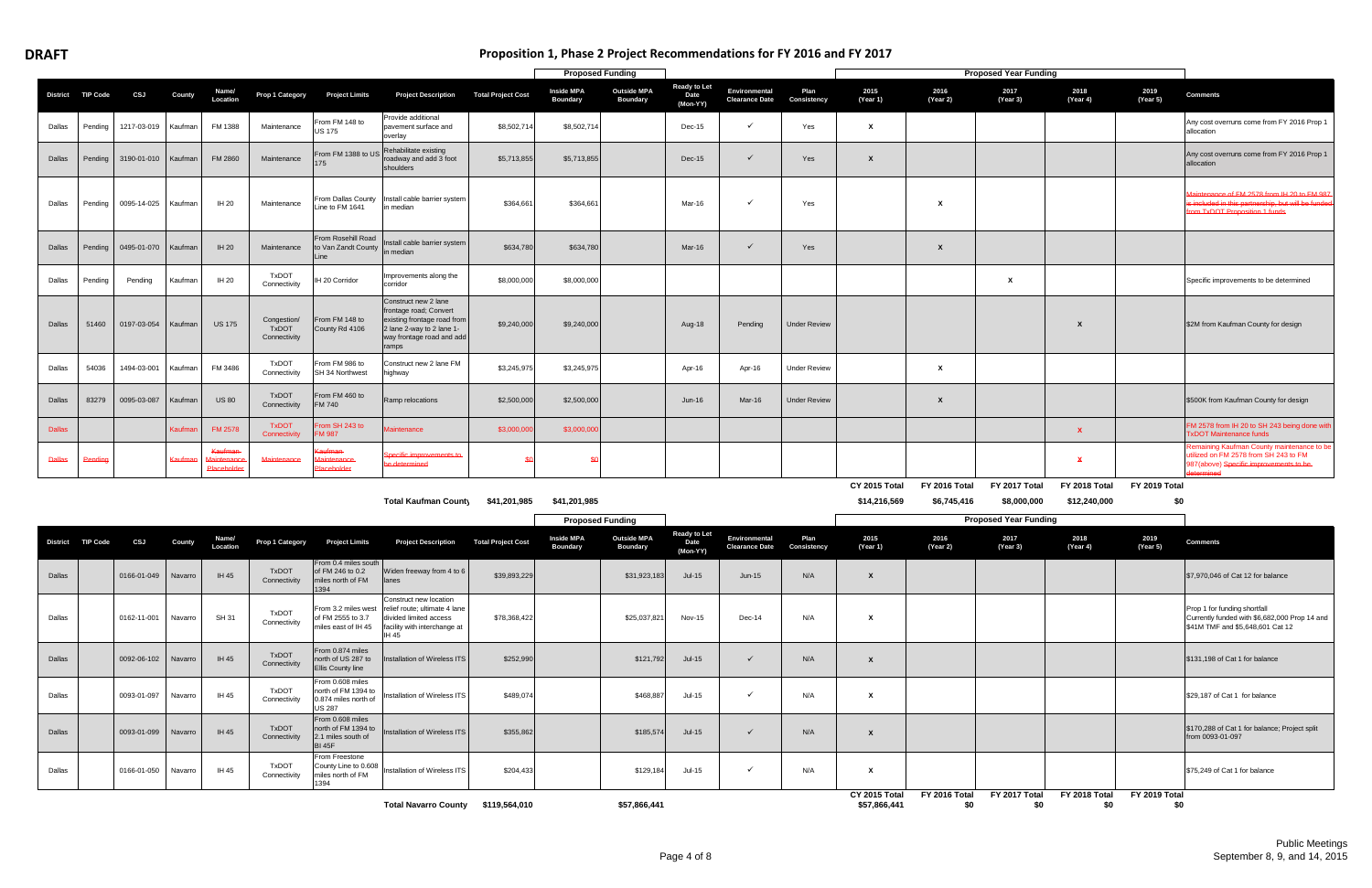# **DRAFT**

## **Proposition 1, Phase 2 Project Recommendations for FY 2016 and FY 2017**

|               |                   |                                           |                    |                   |                                                                         |                                                                     |                                                                                                                 |                           | <b>Proposed Funding</b>              |                                       |                                         |                                        |                     |                      |                              | <b>Proposed Year Funding</b>  |                               |                      |                                                                                                                                                                                                                                                                                                    |
|---------------|-------------------|-------------------------------------------|--------------------|-------------------|-------------------------------------------------------------------------|---------------------------------------------------------------------|-----------------------------------------------------------------------------------------------------------------|---------------------------|--------------------------------------|---------------------------------------|-----------------------------------------|----------------------------------------|---------------------|----------------------|------------------------------|-------------------------------|-------------------------------|----------------------|----------------------------------------------------------------------------------------------------------------------------------------------------------------------------------------------------------------------------------------------------------------------------------------------------|
|               | District TIP Code | CSJ                                       | County             | Name/<br>Location | <b>Prop 1 Category</b>                                                  | <b>Project Limits</b>                                               | <b>Project Description</b>                                                                                      | <b>Total Project Cost</b> | <b>Inside MPA</b><br><b>Boundary</b> | <b>Outside MPA</b><br><b>Boundary</b> | <b>Ready to Let</b><br>Date<br>(Mon-YY) | Environmental<br><b>Clearance Date</b> | Plan<br>Consistency | 2015<br>(Year 1)     | 2016<br>(Year 2)             | 2017<br>(Year 3)              | 2018<br>(Year 4)              | 2019<br>(Year 5)     | <b>Comments</b>                                                                                                                                                                                                                                                                                    |
| <b>Dallas</b> | 83222             | 1015-01-023                               | Rockwall           | FM 3549           | Congestion/<br><b>TxDOT</b><br>Connectivity                             | From IH 30 to<br><b>SH 66</b>                                       | Widen from 2 lane rural to<br>4 lane urban divided                                                              | \$9,482,820               | \$9,482,820                          |                                       | Jul-17                                  | $Sep-15$                               | Yes                 |                      |                              | $\mathbf{x}$                  |                               |                      | Rockwall County doing PE/Env                                                                                                                                                                                                                                                                       |
| Dallas        | 2998              | 1290-02-017                               | Rockwall           | SH 276            | Congestion/<br><b>TxDOT</b><br>Connectivity                             | From SH 205 to<br>FM 549                                            | Reconstruct and widen 2<br>ane rural to 6 lane divided<br>urban                                                 | \$16,861,654              | \$16,861,654                         |                                       | Aug-17                                  | Sep-15                                 | Yes                 |                      |                              | X                             |                               |                      | Decrease \$2,250,000 total STP-MM funds                                                                                                                                                                                                                                                            |
| Dallas        | 55096             | 1290-03-027                               | Rockwall           | <b>SH 276</b>     | Congestion/<br><b>TxDOT</b><br>Connectivity                             | From FM 549 to east<br>of FM 549                                    | Reconstruct and widen 2<br>ane rural to 6 lane urban<br>divided                                                 | \$800,000                 | \$800,000                            |                                       | Aug-17                                  | Sep-15                                 | Yes                 |                      |                              | $\boldsymbol{\mathsf{x}}$     |                               |                      |                                                                                                                                                                                                                                                                                                    |
| Dallas        | Pendina           | Pending                                   | Rockwall           | SH 66             | Maintenance                                                             | From West of<br>FM 1141 to the Collin Rehabilitation<br>County Line |                                                                                                                 | \$9,826,940               | \$5,000,000                          |                                       | Mar-16                                  |                                        |                     |                      | $\mathbf{x}$                 |                               |                               |                      | \$1,306,937 of Cat 1 and \$3,520,003 of Cat 8<br>funds for balance                                                                                                                                                                                                                                 |
| Dallas        | Pendinc           | Pending                                   | Rockwall           |                   | Maintenance                                                             | <b>Rockwall County</b><br>Placeholder for<br>Maintenance            | Specific projects to be<br>determined                                                                           | \$3,000,000               | \$3,000,000                          |                                       |                                         |                                        |                     |                      |                              |                               | $\mathbf{x}$                  |                      | Specific projects to be determined                                                                                                                                                                                                                                                                 |
|               |                   |                                           |                    |                   |                                                                         |                                                                     | <b>Total Rockwall County</b>                                                                                    | \$39,971,414              | \$35,144,474                         |                                       |                                         |                                        |                     | CY 2015 Total<br>\$0 | FY 2016 Total<br>\$5,000,000 | FY 2017 Total<br>\$27,144,474 | FY 2018 Total<br>\$3,000,000  | FY 2019 Total<br>\$0 |                                                                                                                                                                                                                                                                                                    |
|               |                   | <b>TxDOT Fort Worth District</b>          |                    |                   |                                                                         |                                                                     |                                                                                                                 |                           |                                      |                                       |                                         |                                        |                     |                      |                              |                               |                               |                      |                                                                                                                                                                                                                                                                                                    |
|               |                   |                                           |                    |                   |                                                                         |                                                                     |                                                                                                                 |                           | <b>Proposed Funding</b>              |                                       | <b>Ready to Let</b>                     |                                        |                     |                      |                              | <b>Proposed Year Funding</b>  |                               |                      |                                                                                                                                                                                                                                                                                                    |
|               | District TIP Code | CSJ                                       | County             | Name/<br>Location | <b>Prop 1 Category</b>                                                  | <b>Project Limits</b>                                               | <b>Project Description</b>                                                                                      | <b>Total Project Cost</b> | <b>Inside MPA</b><br><b>Boundary</b> | <b>Outside MPA</b><br><b>Boundary</b> | Date<br>(Mon-YY)                        | Environmental<br><b>Clearance Date</b> | Plan<br>Consistency | 2015<br>(Year 1)     | 2016<br>(Year 2)             | 2017<br>(Year 3)              | 2018<br>(Year 4)              | 2019<br>(Year 5)     | <b>Comments</b>                                                                                                                                                                                                                                                                                    |
| Fort Worth    |                   | 0258-02-054<br>0250-04-047<br>0250-03-046 | Erath              | <b>US 281</b>     | Congestion/<br><b>TxDOT</b><br>Connectivity and<br><b>Energy Sector</b> | From Palo Pinto<br>County Line to<br>SH 6                           | Jpgrade to Super 2<br>design, extend culverts,<br>safety end treatments,<br>overlay and pavement<br>markings    | \$19,137,263              |                                      | \$19,137,263                          | Jan-17                                  | $Jan-15$                               | N/A                 |                      |                              | х                             |                               |                      | The US 281 projects in Jack, Palo Pinto, and<br><b>Erath Counties</b><br>0249-06-922, 0249-07-922, 0249-08-922,<br>0250-02-049, 0258-02-054, 0250-04-047, 0250-<br>03-046) are planned to be bid and constructed<br>under one contract;<br>Grouped CSJ project<br>(no TIP modification required)   |
|               |                   |                                           |                    |                   |                                                                         |                                                                     | <b>Total Erath County</b>                                                                                       | \$19,137,263              |                                      | \$19,137,263                          |                                         |                                        |                     | CY 2015 Total<br>\$0 | FY 2016 Total<br>\$0         | FY 2017 Total<br>\$19,137,263 | FY 2018 Total<br>\$0          | FY 2019 Total<br>\$0 |                                                                                                                                                                                                                                                                                                    |
|               |                   |                                           |                    |                   |                                                                         |                                                                     |                                                                                                                 |                           | <b>Proposed Funding</b>              |                                       |                                         |                                        |                     |                      |                              | <b>Proposed Year Funding</b>  |                               |                      |                                                                                                                                                                                                                                                                                                    |
|               | District TIP Code | CSJ                                       | County             | Name/<br>Location | <b>Prop 1 Category</b>                                                  | <b>Project Limits</b>                                               | <b>Project Description</b>                                                                                      | <b>Total Project Cost</b> | <b>Inside MPA</b><br><b>Boundary</b> | <b>Outside MPA</b><br><b>Boundary</b> | <b>Ready to Let</b><br>Date<br>(Mon-YY) | Environmental<br><b>Clearance Date</b> | Plan<br>Consistency | 2015<br>(Year 1)     | 2016<br>(Year 2)             | 2017<br>(Year 3)              | 2018<br>(Year 4)              | 2019<br>(Year 5)     | <b>Comments</b>                                                                                                                                                                                                                                                                                    |
| Fort Worth    | 54114             | 0080-11-001                               | Hood               | <b>US 377</b>     | Congestion/<br><b>TxDOT</b><br>Connectivity                             | of SH 171 to<br>Johnson County Line in Cresson                      | From 1.4 miles south Construct 4 lanes on new<br>location as alternate route                                    | \$39,000,000              | \$28,000,000                         |                                       | Sep-16                                  | Estimated<br>$Jul-15$                  | Yes                 |                      |                              |                               | X                             |                      | Johnson County portion is CSJ 0080-12-001;<br>Hood County is paying \$11M in local funds; TIP<br>modification required                                                                                                                                                                             |
|               |                   |                                           |                    |                   |                                                                         |                                                                     | <b>Total Hood County</b>                                                                                        | \$39,000,000              | \$28,000,000                         |                                       |                                         |                                        |                     | CY 2015 Total<br>\$0 | FY 2016 Total<br>\$0         | FY 2017 Total<br>\$0          | FY 2018 Total<br>\$28,000,000 | FY 2019 Total<br>\$0 |                                                                                                                                                                                                                                                                                                    |
|               |                   |                                           |                    |                   |                                                                         |                                                                     |                                                                                                                 |                           | <b>Proposed Funding</b>              |                                       |                                         |                                        |                     |                      |                              | <b>Proposed Year Funding</b>  |                               |                      |                                                                                                                                                                                                                                                                                                    |
|               | District TIP Code | CSJ                                       | County             | Name/<br>Location | Prop 1 Category                                                         | <b>Project Limits</b>                                               | <b>Project Description</b>                                                                                      | <b>Total Project Cost</b> | <b>Inside MPA</b><br><b>Boundary</b> | <b>Outside MPA</b><br><b>Boundary</b> | <b>Ready to Let</b><br>Date<br>(Mon-YY) | Environmental<br><b>Clearance Date</b> | Plan<br>Consistency | 2015<br>(Year 1)     | 2016<br>(Year 2)             | 2017<br>(Year 3)              | 2018<br>(Year 4)              | 2019<br>(Year 5)     | <b>Comments</b>                                                                                                                                                                                                                                                                                    |
| Fort Worth    |                   | 0249-06-922<br>0249-07-922<br>0249-08-922 | Jack<br>Palo Pinto | <b>US 281</b>     | Congestion/<br><b>TxDOT</b><br>Connectivity                             | At Martin Rd to<br>US 180 in Mineral<br>Wells                       | Jpgrade to Super 2<br>design, extend culverts,<br>safety end treatments, 2"<br>overlay and pavement<br>markings | \$9,477,000               |                                      | \$9,477,000                           | May-17                                  | Estimated<br>$Jan-16$                  | N/A                 |                      |                              | x                             |                               |                      | The US 281 projects in Jack, Palo Pinto, and<br><b>Erath Counties</b><br>(0249-06-922, 0249-07-922, 0249-08-922,<br>0250-02-049,<br>0258-02-054, 0250-04-047,<br>250-03-046) are planned to be bid and<br>constructed under one contract;<br>Grouped CSJ project<br>(no TIP modification required) |
|               |                   |                                           |                    |                   |                                                                         |                                                                     | <b>Total Jack County</b>                                                                                        | \$9,477,000               |                                      | \$9,477,000                           |                                         |                                        |                     | CY 2015 Total<br>\$0 | FY 2016 Total<br>\$0         | FY 2017 Total<br>\$9,477,000  | FY 2018 Total<br>\$0          | FY 2019 Total<br>\$0 |                                                                                                                                                                                                                                                                                                    |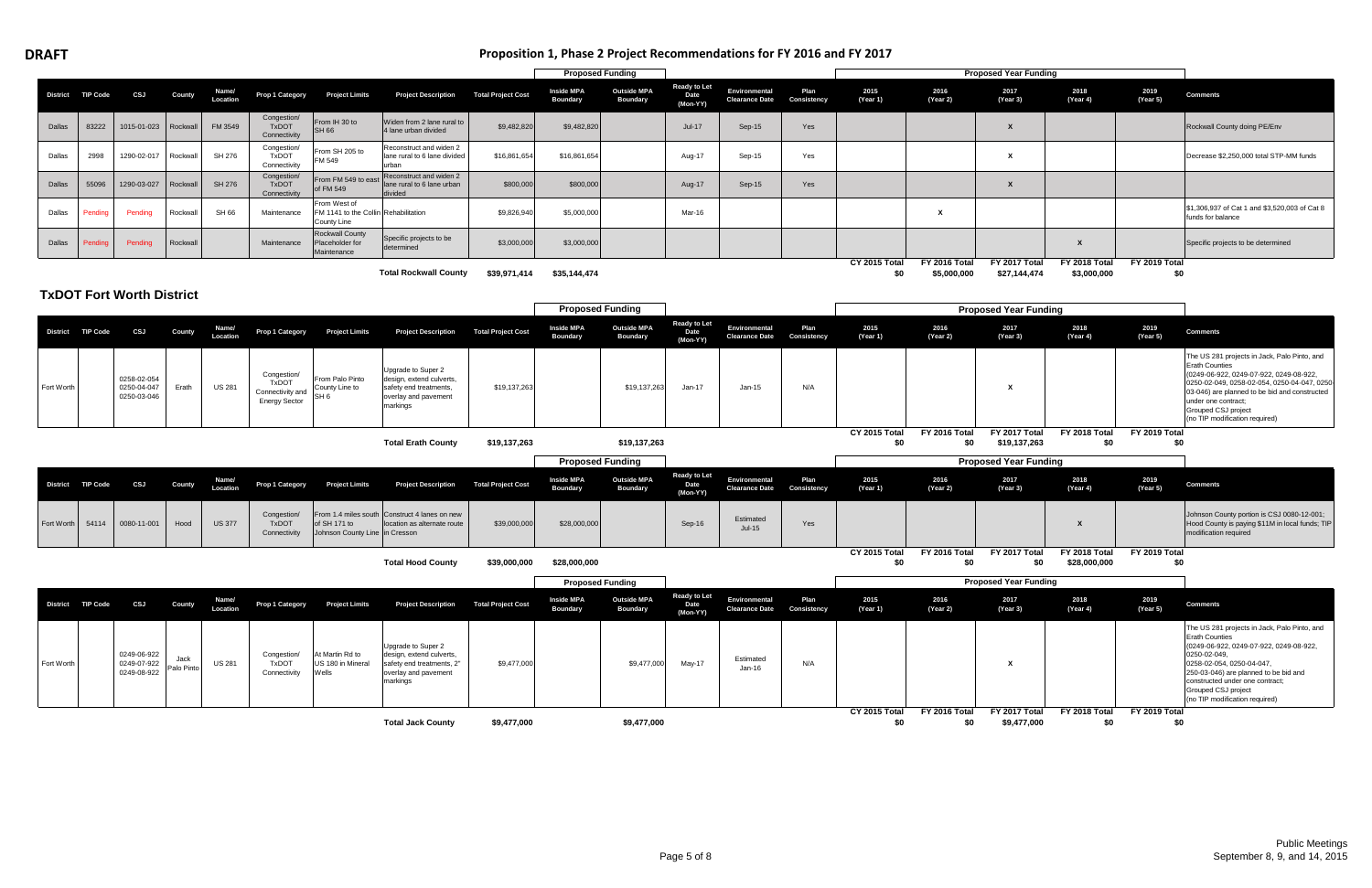# **Proposition 1, Phase 2 Project Recommendations for FY 2016 and FY 2017**

|            |                   |                                                 |            |                   |                                                                 |                                                      |                                                                                                                                                                                                                               |                           | <b>Proposed Funding</b>              |                                       |                                         |                                        |                     |                      |                               | <b>Proposed Year Funding</b> |                               |                               |                                                                                                                                                                                                                                                                                                    |
|------------|-------------------|-------------------------------------------------|------------|-------------------|-----------------------------------------------------------------|------------------------------------------------------|-------------------------------------------------------------------------------------------------------------------------------------------------------------------------------------------------------------------------------|---------------------------|--------------------------------------|---------------------------------------|-----------------------------------------|----------------------------------------|---------------------|----------------------|-------------------------------|------------------------------|-------------------------------|-------------------------------|----------------------------------------------------------------------------------------------------------------------------------------------------------------------------------------------------------------------------------------------------------------------------------------------------|
|            | District TIP Code | <b>CSJ</b>                                      | County     | Name/<br>Location | Prop 1 Category                                                 | <b>Project Limits</b>                                | <b>Project Description</b>                                                                                                                                                                                                    | <b>Total Project Cost</b> | <b>Inside MPA</b><br><b>Boundary</b> | <b>Outside MPA</b><br><b>Boundary</b> | <b>Ready to Let</b><br>Date<br>(Mon-YY) | Environmental<br><b>Clearance Date</b> | Plan<br>Consistency | 2015<br>(Year 1)     | 2016<br>(Year 2)              | 2017<br>(Year 3)             | 2018<br>(Year 4)              | 2019<br>(Year 5)              | <b>Comments</b>                                                                                                                                                                                                                                                                                    |
| Fort Worth |                   | 0014-03-088                                     | Johnson    | <b>IH 35W</b>     | Congestion/<br><b>TxDOT</b><br>Connectivity and US 67<br>Safety | From Ricky Ln to                                     | Reconstruct interchange<br>and convert frontage roads<br>to one way                                                                                                                                                           | \$5,000,000               | \$5,000,000                          |                                       | $Jun-20$                                | Estimated<br><b>Jan-19</b>             | Yes                 |                      |                               |                              |                               |                               | Grouped CSJ project (no TIP modification<br>required)                                                                                                                                                                                                                                              |
| Fort Worth | 11955             | 1181-02-033                                     | Johnson    | FM 917            | Congestion/<br>TxDOT<br>Safety                                  | From BNSF RR in<br>Connectivity and Joshua to SH 174 | Construct Railroad grade<br>separation structure &<br>realign road                                                                                                                                                            | \$10,000,000              | \$10,000,000                         |                                       | Feb-18                                  | Estimated<br>Dec-17                    | Yes                 |                      |                               |                              |                               | $\boldsymbol{\mathsf{x}}$     | May be a grouped project<br>(no TIP modification required); Moved to FY<br>2019 due to delays associated with the railroad<br>coordination efforts; If the project is ready<br>sooner, then staff will seek funds to advance it<br>to an earlier fiscal year                                       |
|            |                   |                                                 |            |                   |                                                                 |                                                      | <b>Total Johnson County</b>                                                                                                                                                                                                   | \$15,000,000              | \$15,000,000                         |                                       |                                         |                                        |                     | CY 2015 Total<br>\$0 | FY 2016 Total<br>\$0          | FY 2017 Total<br>\$0         | FY 2018 Total<br>\$5,000,000  | FY 2019 Total<br>\$10,000,000 |                                                                                                                                                                                                                                                                                                    |
|            |                   |                                                 |            |                   |                                                                 |                                                      |                                                                                                                                                                                                                               |                           | <b>Proposed Funding</b>              |                                       |                                         |                                        |                     |                      |                               | <b>Proposed Year Funding</b> |                               |                               |                                                                                                                                                                                                                                                                                                    |
|            | District TIP Code | <b>CSJ</b>                                      | County     | Name/<br>Location | Prop 1 Category                                                 | <b>Project Limits</b>                                | <b>Project Description</b>                                                                                                                                                                                                    | <b>Total Project Cost</b> | <b>Inside MPA</b><br><b>Boundary</b> | <b>Outside MPA</b><br><b>Boundary</b> | <b>Ready to Let</b><br>Date<br>(Mon-YY) | Environmental<br><b>Clearance Date</b> | Plan<br>Consistency | 2015<br>(Year 1)     | 2016<br>(Year 2)              | 2017<br>(Year 3)             | 2018<br>(Year 4)              | 2019<br>(Year 5)              | <b>Comments</b>                                                                                                                                                                                                                                                                                    |
| Fort Worth |                   | 0250-02-049                                     | Palo Pinto | <b>US 281</b>     | Maintenance                                                     | From Erath County<br>Line to IH 20                   | Upgrade to Super 2<br>design, extend culverts,<br>safety end treatments, 2"<br>overlay and pavement<br>markings                                                                                                               | \$5,570,401               |                                      | \$5,570,401                           | Feb-15                                  | $\checkmark$                           | N/A                 |                      |                               | X                            |                               |                               | The US 281 projects in Jack, Palo Pinto, and<br><b>Erath Counties</b><br>(0249-06-922, 0249-07-922, 0249-08-922,<br>0250-02-049,<br>0258-02-054, 0250-04-047,<br>250-03-046) are planned to be bid and<br>constructed under one contract;<br>Grouped CSJ project<br>(no TIP modification required) |
|            |                   |                                                 |            |                   |                                                                 |                                                      | <b>Total Palo Pinto County</b>                                                                                                                                                                                                | \$5,570,401               |                                      | \$5,570,401                           |                                         |                                        |                     | CY 2015 Total<br>\$0 | FY 2016 Total<br>\$0          | FY 2017 Total<br>\$5,570,401 | FY 2018 Total<br>\$0          | FY 2019 Total<br>\$0          |                                                                                                                                                                                                                                                                                                    |
|            |                   |                                                 |            |                   |                                                                 |                                                      |                                                                                                                                                                                                                               |                           | <b>Proposed Funding</b>              |                                       |                                         |                                        |                     |                      |                               | <b>Proposed Year Funding</b> |                               |                               |                                                                                                                                                                                                                                                                                                    |
|            | District TIP Code | <b>CSJ</b>                                      | County     | Name/<br>Location | <b>Prop 1 Category</b>                                          | <b>Project Limits</b>                                | <b>Project Description</b>                                                                                                                                                                                                    | <b>Total Project Cost</b> | <b>Inside MPA</b><br><b>Boundary</b> | <b>Outside MPA</b><br><b>Boundary</b> | <b>Ready to Let</b><br>Date<br>(Mon-YY) | Environmental<br><b>Clearance Date</b> | Plan<br>Consistency | 2015<br>(Year 1)     | 2016<br>(Year 2)              | 2017<br>(Year 3)             | 2018<br>(Year 4)              | 2019<br>(Year 5)              | <b>Comments</b>                                                                                                                                                                                                                                                                                    |
|            |                   |                                                 |            |                   |                                                                 |                                                      |                                                                                                                                                                                                                               |                           |                                      |                                       |                                         |                                        |                     |                      |                               |                              |                               |                               |                                                                                                                                                                                                                                                                                                    |
| Fort Worth | 11754.2<br>11932  | 0314-07-046<br>0314-07-052<br>11933 0314-07-053 | Parker     | IH 20             | Congestion/<br><b>TxDOT</b><br>Connectivity                     | At Centerpoint                                       | Construct IH 20 frontage<br>roads and ramps, convert<br>south frontage road to one<br>way operation<br>Reconstruct 2 lane bridge<br>to 4 lane bridge, construct<br>new westbound frontage<br>road (Phase 1A); Eastern<br>Loop | \$30,408,800              | \$14,000,000                         |                                       | May-17                                  | Apr-16                                 | Yes                 |                      | X                             |                              |                               |                               | County can be ready by 2016, but would need<br>to advance STP-MM funds from 2017 to 2016;<br>may keep in CY 2017 in order to allow SH 360<br>at IH 30 to proceed in 2015-2016<br>Currently funded with \$4,000,000 local funds<br>and \$11,020,000 STP-MM; Prop 1 for funding<br>shortfall         |
|            |                   |                                                 |            |                   |                                                                 |                                                      | Reconstruct 2/3 lane<br>eastbound frontage road<br>and 2 new on/off ramps<br>(Phase 2 of 3)                                                                                                                                   |                           |                                      |                                       |                                         |                                        |                     |                      |                               |                              |                               |                               | TIP modification required on all CSJs                                                                                                                                                                                                                                                              |
| Fort Worth |                   | 0313-02-057                                     | Parker     | FM 51             | Maintenance                                                     | At Walnut Creek                                      | Bridge replacement and<br>reconstruct roadway                                                                                                                                                                                 | \$12,000,000              | \$12,000,000                         |                                       | Apr-18                                  | Estimated<br>$Jun-16$                  | Yes                 |                      |                               |                              | $\mathsf{x}$                  |                               | modification required (grouped CSJ)                                                                                                                                                                                                                                                                |
|            |                   |                                                 |            |                   |                                                                 |                                                      | <b>Total Parker County</b>                                                                                                                                                                                                    | \$42,408,800              | \$26,000,000                         |                                       |                                         |                                        |                     | CY 2015 Total<br>\$0 | FY 2016 Total<br>\$14,000,000 | FY 2017 Total<br>\$0         | FY 2018 Total<br>\$12,000,000 | FY 2019 Total<br>\$0          |                                                                                                                                                                                                                                                                                                    |
|            |                   |                                                 |            |                   |                                                                 |                                                      |                                                                                                                                                                                                                               |                           | <b>Proposed Funding</b>              |                                       |                                         |                                        |                     |                      |                               | <b>Proposed Year Funding</b> |                               |                               | May consider advancing project from FY 2017<br>to FY 2016 with another TxDOT funding source<br>Develop partnership with Parker County; no TIP                                                                                                                                                      |
|            | District TIP Code | CSJ                                             | County     | Name/<br>Location | Prop 1 Category                                                 | <b>Project Limits</b>                                | <b>Project Description</b>                                                                                                                                                                                                    | <b>Total Project Cost</b> | <b>Inside MPA</b><br><b>Boundary</b> | <b>Outside MPA</b><br><b>Boundary</b> | <b>Ready to Let</b><br>Date             | Environmental<br><b>Clearance Date</b> | Plan<br>Consistency | 2015<br>(Year 1)     | 2016<br>(Year 2)              | 2017<br>(Year 3)             | 2018<br>(Year 4)              | 2019<br>(Year 5)              | <b>Comments</b>                                                                                                                                                                                                                                                                                    |
| Fort Worth |                   | Pending                                         | Somervell  | SH 144            | Maintenance                                                     |                                                      | Reconstruct bridge                                                                                                                                                                                                            | \$12,000,000              |                                      | \$12,000,000                          | (Mon-YY)                                |                                        | N/A                 |                      |                               |                              | X                             |                               | Grouped CSJ project (no TIP modification<br>required)                                                                                                                                                                                                                                              |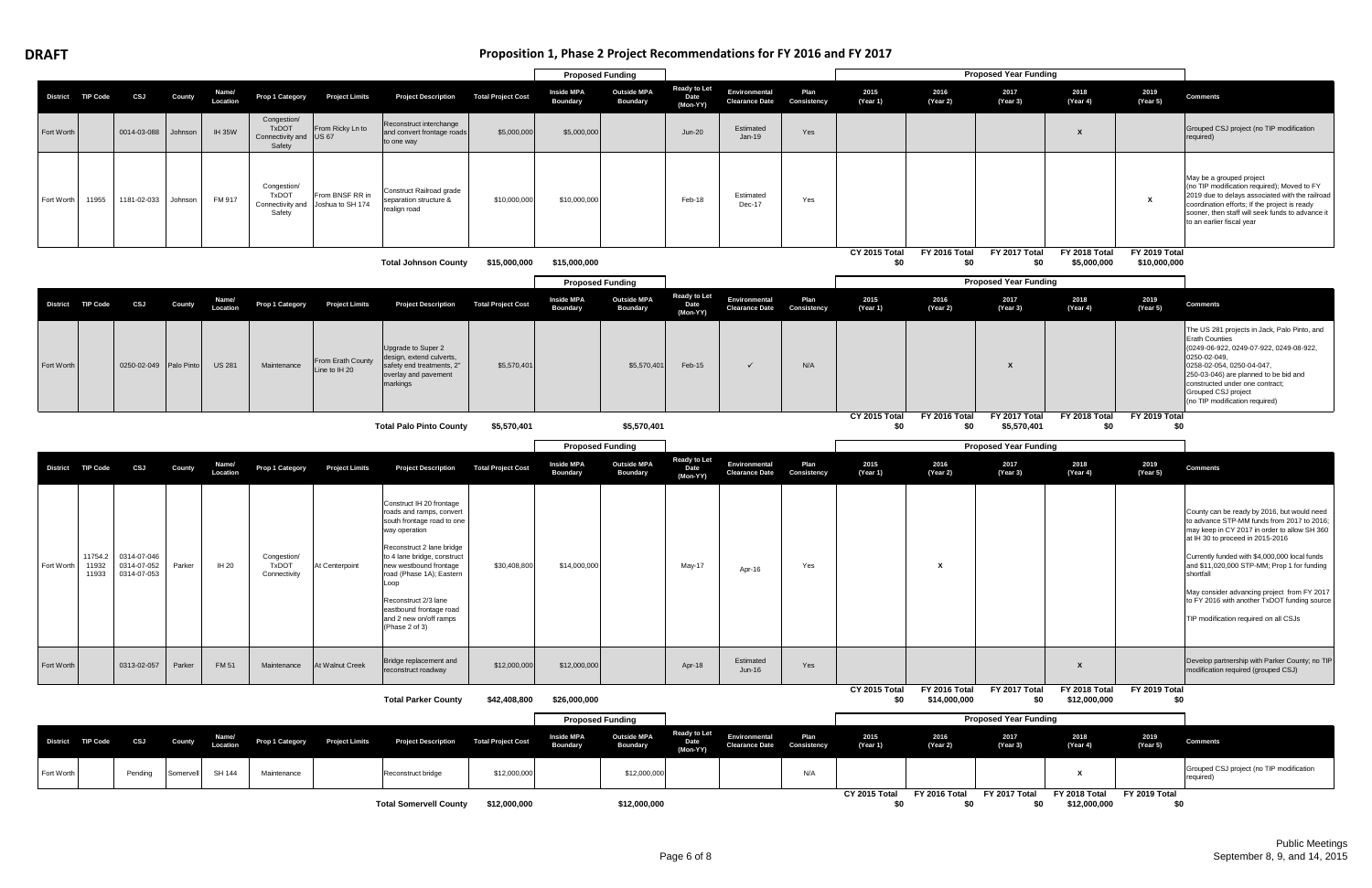# **Proposition 1, Phase 2 Project Recommendations for FY 2016 and FY 2017**

|                   |                         |                                           |                |                         |                                             |                                              |                                                                                                                                                                              |                           | <b>Proposed Funding</b>              |                                       |                                         |                                               |                     |                                |                              | <b>Proposed Year Funding</b>  |                               |                               |                                                                                                                                            |
|-------------------|-------------------------|-------------------------------------------|----------------|-------------------------|---------------------------------------------|----------------------------------------------|------------------------------------------------------------------------------------------------------------------------------------------------------------------------------|---------------------------|--------------------------------------|---------------------------------------|-----------------------------------------|-----------------------------------------------|---------------------|--------------------------------|------------------------------|-------------------------------|-------------------------------|-------------------------------|--------------------------------------------------------------------------------------------------------------------------------------------|
|                   | District TIP Code       | CSJ                                       | <b>County</b>  | Name/<br>Location       | Prop 1 Category                             | <b>Project Limits</b>                        | <b>Project Description</b>                                                                                                                                                   | <b>Total Project Cost</b> | <b>Inside MPA</b><br><b>Boundary</b> | <b>Outside MPA</b><br><b>Boundary</b> | <b>Ready to Let</b><br>Date<br>(Mon-YY) | Environmental<br><b>Clearance Date</b>        | Plan<br>Consistency | 2015<br>(Year 1)               | 2016<br>(Year 2)             | 2017<br>(Year 3)              | 2018<br>(Year 4)              | 2019<br>(Year 5)              | <b>Comments</b>                                                                                                                            |
| Fort Worth        | 11253.2<br>55063        | 1068-02-076<br>1068-02-104                | Tarrant        | <b>SH 360</b>           | Congestion/<br><b>TxDOT</b><br>Connectivity | At IH 30                                     | Construct direct connect<br>Interchange at SH 360 &<br><b>Traffic Management</b><br>System                                                                                   | \$235,000,000             | \$210,000,000                        |                                       | Oct-15                                  | <b>Aug-15</b>                                 | Yes                 | $\boldsymbol{\mathsf{x}}$      | X                            |                               |                               |                               | \$200,005,000 Prop 1 in FY 2015 and<br>\$9,995,000 Prop 1 in FY 2016; Partnership with<br>RTC for \$25M CMAQ; TIP modification<br>required |
| Fort Worth        |                         |                                           | Tarrant        | IH 30                   | Congestion/<br><b>TxDOT</b><br>Connectivity | From IH 35W to<br>County Line                | CAPMAIN and IH 30 at<br>SH 183 Interchange                                                                                                                                   | \$72,555,00               | \$72,555,00                          |                                       | Aug-17                                  |                                               | Pending             |                                |                              |                               | $\boldsymbol{\mathsf{x}}$     | $\mathbf{x}$                  | \$12.55M in FY 2018 and \$60M in FY 2019; TIP<br>modification required                                                                     |
| Fort Worth        | 11244.1                 | 0718-02-045                               | Tarrant        | <b>FM 156</b>           | Congestion/<br><b>TxDOT</b><br>Connectivity | From US 81/287 to<br>Watauga Rd<br>(McElroy) | Widen to 4 lane divided                                                                                                                                                      | \$32,000,000              | \$19,445,000                         |                                       | Oct-17                                  | Estimated<br>Oct-16                           | Yes                 |                                |                              |                               | X                             |                               | Anticipate letting in calendar year 2017;<br>Currently funded with \$12,555,000 STP-MM;<br>Prop 1 for funding shortfall                    |
| Fort Worth        | 55079<br>55080<br>55081 | 0171-04-077<br>0171-04-078<br>0171-04-079 | Tarrant        | SH 199                  | Congestion/<br><b>TxDOT</b><br>Connectivity | From North of Nine<br>Hangar Cutoff          | Widen 4 to 6 main lanes,<br>overpasses over Nine Mile<br>Mile Road to South of Bridge Road and Hanger<br>Cut Off Rd, and exit/<br>entrance ramps for SH 199                  | \$56,000,000              | \$56,000,000                         |                                       | Dec-15                                  |                                               |                     |                                |                              | x                             |                               |                               | Possibly fund with future Proposition 7 funds if<br>approved by voters in November 2015                                                    |
| Fort Worth        |                         | Pending                                   | Tarrant        | <b>DFW</b><br>Connector | <b>Under Review</b>                         | <b>Under Review</b>                          | Ramp/Collector distributor<br>connections to Spur 97<br>Frontage Roads (DFW-<br>Connector Configuration 3)                                                                   | \$0                       | $\mathfrak{C}$                       |                                       | <b>Under Review</b>                     | <b>Under Review</b>                           | <b>Under Review</b> |                                |                              |                               |                               |                               | Propose moving the Proposition 7 inventory of<br>projects                                                                                  |
| <b>Fort Worth</b> | 11153.2<br>11153.3      | 0363-01-139<br>0363-01-114                | <b>Tarrant</b> | <b>SH 26</b>            | Congestion/<br><b>TxDOT</b><br>Connectivity | <b>Brown Trail</b>                           | Reconstruct 4 lane rural<br>undivided to 4 lane urban<br>From John McCain to divided with intersection<br>mprovements and bicycle<br>edestrian amenities (6<br>ane ultimate) | \$45,060,98               |                                      |                                       |                                         | $\checkmark$                                  | Yes                 |                                |                              |                               |                               |                               | roject may have a cost overrun, consider<br>funding overrun after value engineering and<br>City costs are finalized                        |
|                   |                         |                                           |                |                         |                                             |                                              | <b>Total Tarrant County</b>                                                                                                                                                  | \$395,555,000             | \$358,000,000                        |                                       |                                         |                                               |                     | CY 2015 Total<br>\$200,005,000 | FY 2016 Total<br>\$9,995,000 | FY 2017 Total<br>\$56,000,000 | FY 2018 Total<br>\$32,000,000 | FY 2019 Total<br>\$60,000,000 |                                                                                                                                            |
|                   |                         |                                           |                |                         |                                             |                                              |                                                                                                                                                                              |                           | <b>Proposed Funding</b>              |                                       |                                         |                                               |                     |                                |                              | <b>Proposed Year Funding</b>  |                               |                               |                                                                                                                                            |
|                   | District TIP Code       | CSJ                                       | County         | Name/<br>Location       | Prop 1 Category                             | <b>Project Limits</b>                        | <b>Project Description</b>                                                                                                                                                   | <b>Total Project Cost</b> | <b>Inside MPA</b><br><b>Boundary</b> | <b>Outside MPA</b><br><b>Boundary</b> | <b>Ready to Let</b><br>Date<br>(Mon-YY) | <b>Environmental</b><br><b>Clearance Date</b> | Plan<br>Consistency | 2015<br>(Year 1)               | 2016<br>(Year 2)             | 2017<br>(Year 3)              | 2018<br>(Year 4)              | 2019<br>(Year 5)              | <b>Comments</b>                                                                                                                            |
|                   |                         |                                           |                |                         |                                             |                                              | Provide additional paved                                                                                                                                                     |                           |                                      |                                       |                                         |                                               |                     |                                |                              |                               |                               |                               |                                                                                                                                            |

|                 |                 |             |        |                   |                 |                                                                    |                                                                                                                                        |                           | <b>Proposed Funding</b>              |                                       |                                         |                                        |                     |                      |                      | <b>Proposed Year Funding</b> |                              |                               |                                                                                                                                        |
|-----------------|-----------------|-------------|--------|-------------------|-----------------|--------------------------------------------------------------------|----------------------------------------------------------------------------------------------------------------------------------------|---------------------------|--------------------------------------|---------------------------------------|-----------------------------------------|----------------------------------------|---------------------|----------------------|----------------------|------------------------------|------------------------------|-------------------------------|----------------------------------------------------------------------------------------------------------------------------------------|
| <b>District</b> | <b>TIP Code</b> | CSJ         | County | Name/<br>Location | Prop 1 Category | <b>Project Limits</b>                                              | <b>Project Description</b>                                                                                                             | <b>Total Project Cost</b> | <b>Inside MPA</b><br><b>Boundary</b> | <b>Outside MPA</b><br><b>Boundary</b> | <b>Ready to Let</b><br>Date<br>(Mon-YY) | Environmental<br><b>Clearance Date</b> | Plan<br>Consistency | 2015<br>(Year 1)     | 2016<br>(Year 2)     | 2017<br>(Year 3)             | 2018<br>(Year 4)             | 2019<br>(Year 5)              | <b>Comments</b>                                                                                                                        |
| Fort Worth      |                 | 1310-03-026 | Wise   | FM 2264           | Maintenance     | Energy Sector and From US 287/81 to<br>CR 4431                     | Provide additional paved<br>surface width, proposed 2-<br>12' lanes with 2' shoulders<br>including extending<br>culverts w/safety ends | \$7,999,711               | \$7,999,711                          |                                       | Feb-15                                  |                                        | Yes                 |                      |                      |                              |                              |                               | Grouped CSJ project<br>(no TIP modification required)                                                                                  |
| Fort Worth      |                 | 0312-04-031 | Wise   | FM 730            | Maintenance     | From 0.5 miles south<br>of US 81 to 3.331<br>miles north of SH 114 | Add shoulders for safety                                                                                                               | \$14,114,400              | \$14,114,400                         |                                       | Jan-20                                  |                                        | Yes                 |                      |                      |                              |                              | $\boldsymbol{\mathsf{A}}$     | Grouped CSJ project<br>(no TIP modification required); Significant ROW<br>acquisition required; project ready to let may be<br>delayed |
|                 |                 |             |        |                   |                 |                                                                    | <b>Total Wise County</b>                                                                                                               | \$22,114,111              | \$22,114,111                         |                                       |                                         |                                        |                     | CY 2015 Total<br>-SC | FY 2016 Total<br>\$0 | FY 2017 Total<br>\$0         | FY 2018 Total<br>\$7,999,711 | FY 2019 Total<br>\$14,114,400 |                                                                                                                                        |

# **TxDOT Paris District**

|                   |         |             |        |                   |                                             |                       |                                       |                           | <b>Proposed Funding</b>              |                                       |                                                | <b>Proposed Year Funding</b>           |                     |                      |                               |                      |                               |                      |                                                                        |
|-------------------|---------|-------------|--------|-------------------|---------------------------------------------|-----------------------|---------------------------------------|---------------------------|--------------------------------------|---------------------------------------|------------------------------------------------|----------------------------------------|---------------------|----------------------|-------------------------------|----------------------|-------------------------------|----------------------|------------------------------------------------------------------------|
| District TIP Code |         | <b>CSJ</b>  | County | Name/<br>Location | Prop 1 Category                             | <b>Project Limits</b> | <b>Project Description</b>            | <b>Total Project Cost</b> | <b>Inside MPA</b><br><b>Boundary</b> | <b>Outside MPA</b><br><b>Boundary</b> | <b>Ready to Let</b><br><b>Date</b><br>(Mon-YY) | Environmental<br><b>Clearance Date</b> | Plan<br>Consistency | 2015<br>(Year 1)     | 2016<br>(Year 2)              | 2017<br>(Year 3)     | 2018<br>(Year 4)              | 2019<br>(Year 5)     | <b>Comments</b>                                                        |
| Paris             |         | 0009-13-159 | Hunt   | <b>IH 30</b>      | Congestion/<br><b>TxDOT</b><br>Connectivity | At FM 2642            | Replace existing bridge<br>facilities | \$18,000,000              | \$10,000,000                         |                                       | May-16                                         | $Jan-16$                               | Yes                 |                      |                               |                      |                               |                      | TxDOT paying for PE in<br>FY 2015 and Paris District to fund remaining |
| Paris             | Pending | Pending     | Hunt   | FM 1570           | Congestion                                  | From SH 66 to IH 30   |                                       | \$8,000,000               | \$8,000,000                          |                                       |                                                |                                        | Yes                 |                      |                               |                      |                               |                      |                                                                        |
| Paris             | Pending | Pending     | Hunt   | <b>FM 276</b>     | Congestion                                  |                       | Quinlan Bypass                        | \$9,000,000               | \$9,000,000                          |                                       |                                                |                                        | Yes                 |                      |                               |                      |                               |                      |                                                                        |
|                   |         |             |        |                   |                                             |                       | <b>Total Hunt County</b>              | \$35,000,000              | \$27,000,000                         |                                       |                                                |                                        |                     | CY 2015 Total<br>\$0 | FY 2016 Total<br>\$10,000,000 | FY 2017 Total<br>\$0 | FY 2018 Total<br>\$17,000,000 | FY 2019 Total<br>\$0 |                                                                        |